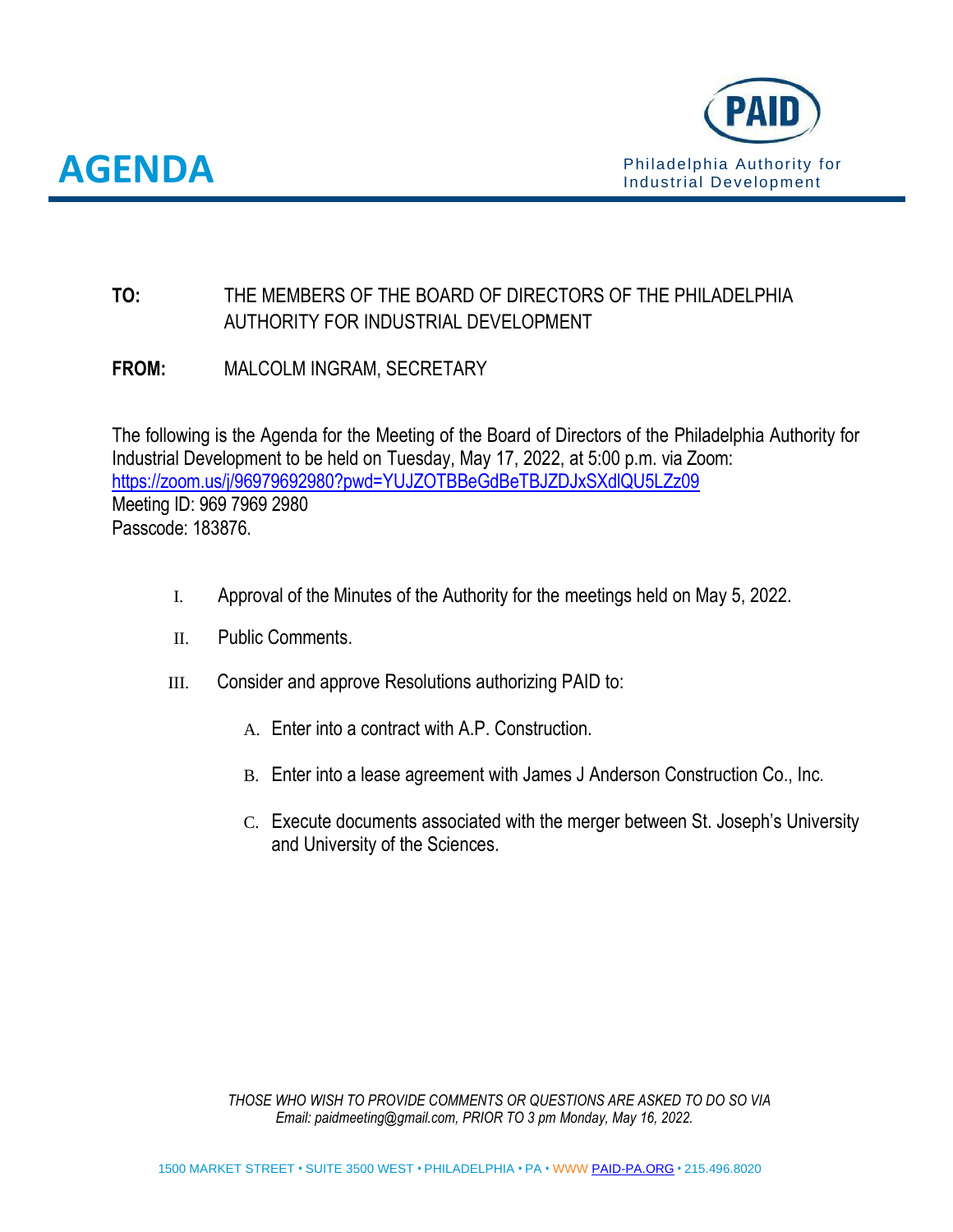# **RESOLUTION**

# Philadelphia Authority for Industrial Development

# *A.P. Construction*

A Resolution authorizing the Philadelphia Authority for Industrial Development (PAID) to enter into a contract with A.P. Construction for \$17,246,546 to provide construction services for the FDR Park Wetlands Mitigation Earth Moving Contract.

The appropriate officers of PAID are hereby authorized and empowered to execute all necessary documents and agreements, and to take such other actions upon such terms and conditions as they deem to be in the best interests of the Corporation.

# **BACKGROUND**

In early 2018, the Philadelphia Division of Aviation (DOA) acquired the Henderson Tract, a 135 acre property in Tinicum Township immediately adjacent to the runway at the Philadelphia International Airport (PHL) for development into an air logistics hub. The property contains jurisdictional wetlands and waterways subject to federal and state regulation that will need to be relocated to support the DOA's proposed development.

The City, acting through the DOA, has entered into a professional service Provider Agreement with PAID to provide support services to air cargo projects at PHL. Under that Provider Agreement, PAID was requested to contract with a construction firm for a project encompassing construction of the FDR Park Wetlands Mitigation Earth Moving Project. The City has appropriated capital funding that will be allocated for City payment to PAID under the Provider Agreement and obtained a RACP grant that will also go towards funding the project.

A.P. Construction is the lowest responsible/responsive bid at \$15,678,678 by the selection committee, consisting of members of PIDC, PHL Biohabitats (design engineer), and Tectonic (construction management consultant). They were also deemed responsive by OEO regarding meeting their goals for the project. Staff recommends inclusion of an approximately 10% contingency and requests Board approval of an amount not to exceed \$17,264,546. The contingency will only be utilized in the event of unforeseen construction issues.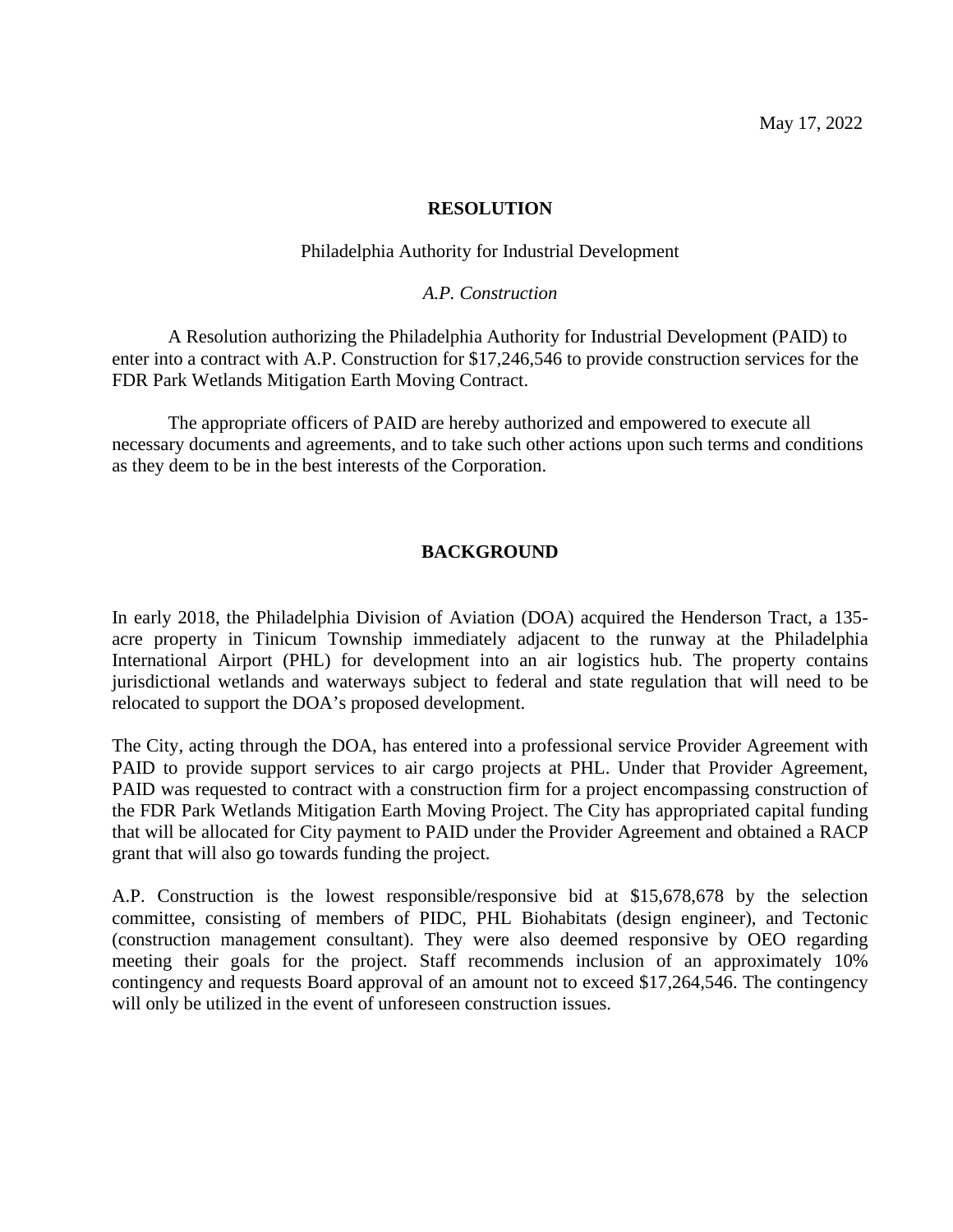May 17, 2022

# **RESOLUTION**

#### Philadelphia Authority for Industrial Development

*James J Anderson Construction Co., Inc.*

A Resolution authorizing the Philadelphia Authority for Industrial Development (PAID) to enter into a lease with James J Anderson Construction Co., Inc. (Tenant), for 597 rentable square feet in 1117 Admiral Peary Way, Philadelphia, PA 19112, known as Quarters M, Suite C (Leased Office Space) for \$27.00 NNN for a term of 12 months, with the option to renew for an additional 12 months.

The appropriate officers of PAID are hereby authorized and empowered to execute all necessary documents and agreements with Tenant or its nominee or assignee, and to do such other acts necessary upon such terms and conditions as they deem to be in the best interests of PAID.

#### **BACKGROUND**

Tenant is a Philadelphia-based full service heavy highway contractor that that was recently awarded the Broad Street Reconstruction Project at the Navy Yard. Tenant will be using the Leased Office Space as a home-base for their personnel as they rebuild and realign the 734' foot section of South Broad Street between Crescent Drive and Intrepid Avenue.

The lease is a triple net lease, meaning that the Tenant will be responsible for their proportionate share of Navy Yard CAM, Operating Expenses, and Taxes billed as Additional Rent.

The Leased Office Space will be delivered to Tenant in "as-is" condition and PAID shall have no financial obligation to improve the Leased Office Space.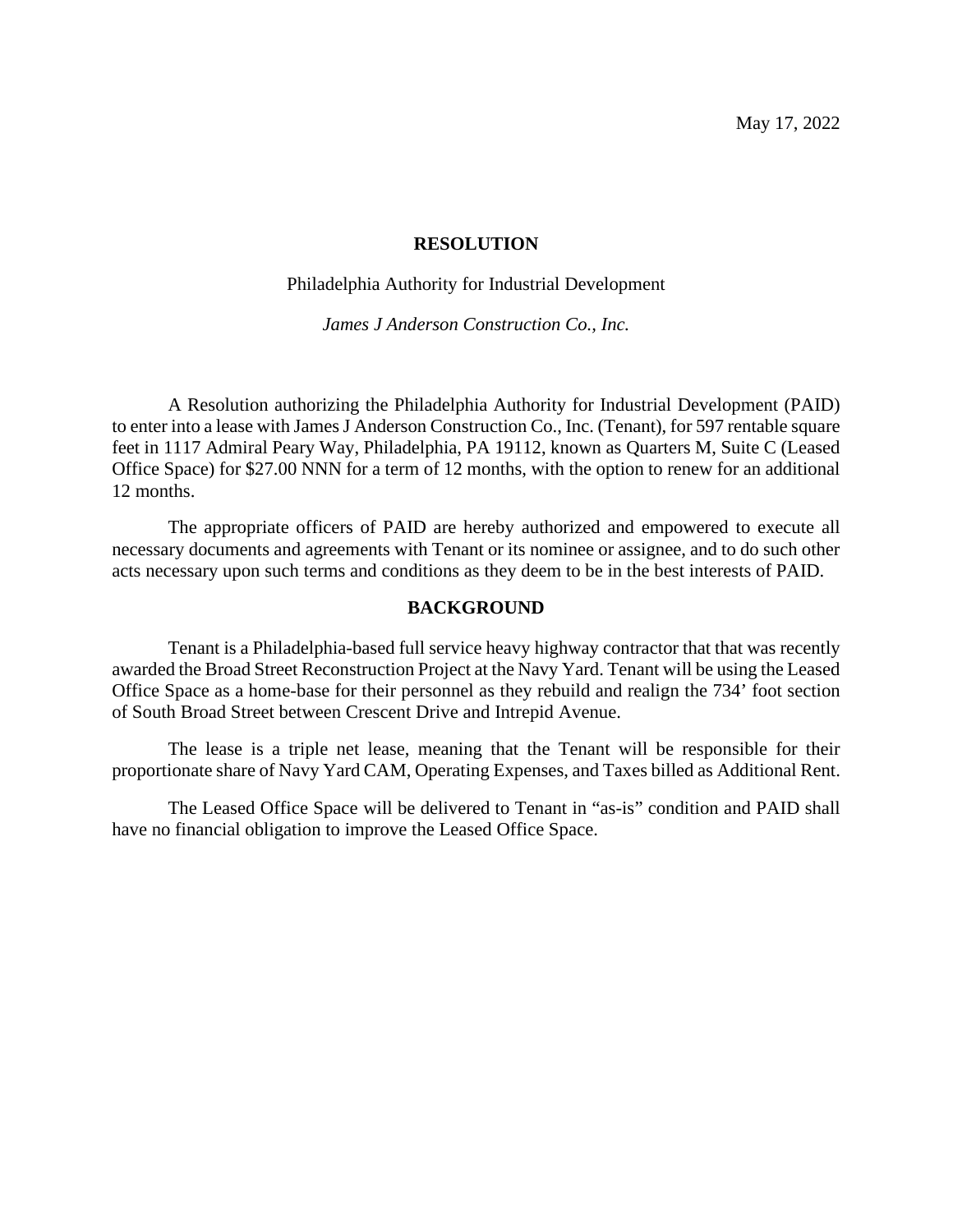#### **RESOLUTION**

#### Philadelphia Authority for Industrial Development

# *Saint Joseph's University and University of the Sciences in Philadelphia (Collectively, the "Universities")*

A Resolution authorizing the Authority to execute, acknowledge and deliver certain documents in connection with the assignment and assumption by St. Joseph's University ("St. Joseph's") of certain obligations of University of the Sciences in Philadelphia ("USciences") with respect to the Authority's University of the Sciences in Philadelphia, Revenue Bonds, Series 2017 (the "Series 2017 Bonds").

Pursuant to an agreement and plan of merger dated as of June 1, 2021 (the "Merger Agreement"), St. Joseph's and USciences have agreed that USciences will merge with and into St. Joseph's, with St. Joseph's being the surviving corporation effective on or about June 1, 2022.

Under the proposed Merger Agreement St. Joseph's will assume all long term debt obligations of USciences, including UScience's obligations to pay the principal and interest on and otherwise relating to the Authority's Series 2017 Bonds.

The Authority may be required to acknowledge an assumption agreement expected to be between Usciences and St. Joseph's and execute certain necessary documents, including, but not limited to, an IRS Form 8038, in connection with the Series 2017 Bonds.

The appropriate officers of PAID are hereby authorized and empowered to execute all necessary documents and agreements, and to do such other acts necessary to assist the Universities upon such terms and conditions as they deem to be in the best interests of the Authority.

#### **BACKGROUND**

Founded in 1821, University of the Sciences in Philadelphia was originally known as the Philadelphia College of Pharmacy. In 1921, the University changed its name to the Philadelphia College of Pharmacy and Science, reflecting the expanded curriculum's inclusion of bacteriology, biology, and chemistry. The University received Commonwealth accreditation as a university in 1997 and in 1998 changed its name to the University of the Sciences. USciences is comprised of three colleges and the online division, which provide Bachelor's, Master's, PhD, PharmD, DrOT, and DPT degrees.

On March 7, 2017 the PAID Board authorized a financing in an amount not to exceed \$65,000,000 on behalf of USciences. The proceeds of the financing were used to finance (i) the cost of the construction, furnishing and equipping of an approximately 218-unit, 426-bed suite style student housing facility to be located on the campus of UOS, (ii) the acquisition and construction of certain connecting utility improvements, (iii) interest on the bonds during the period of construction of the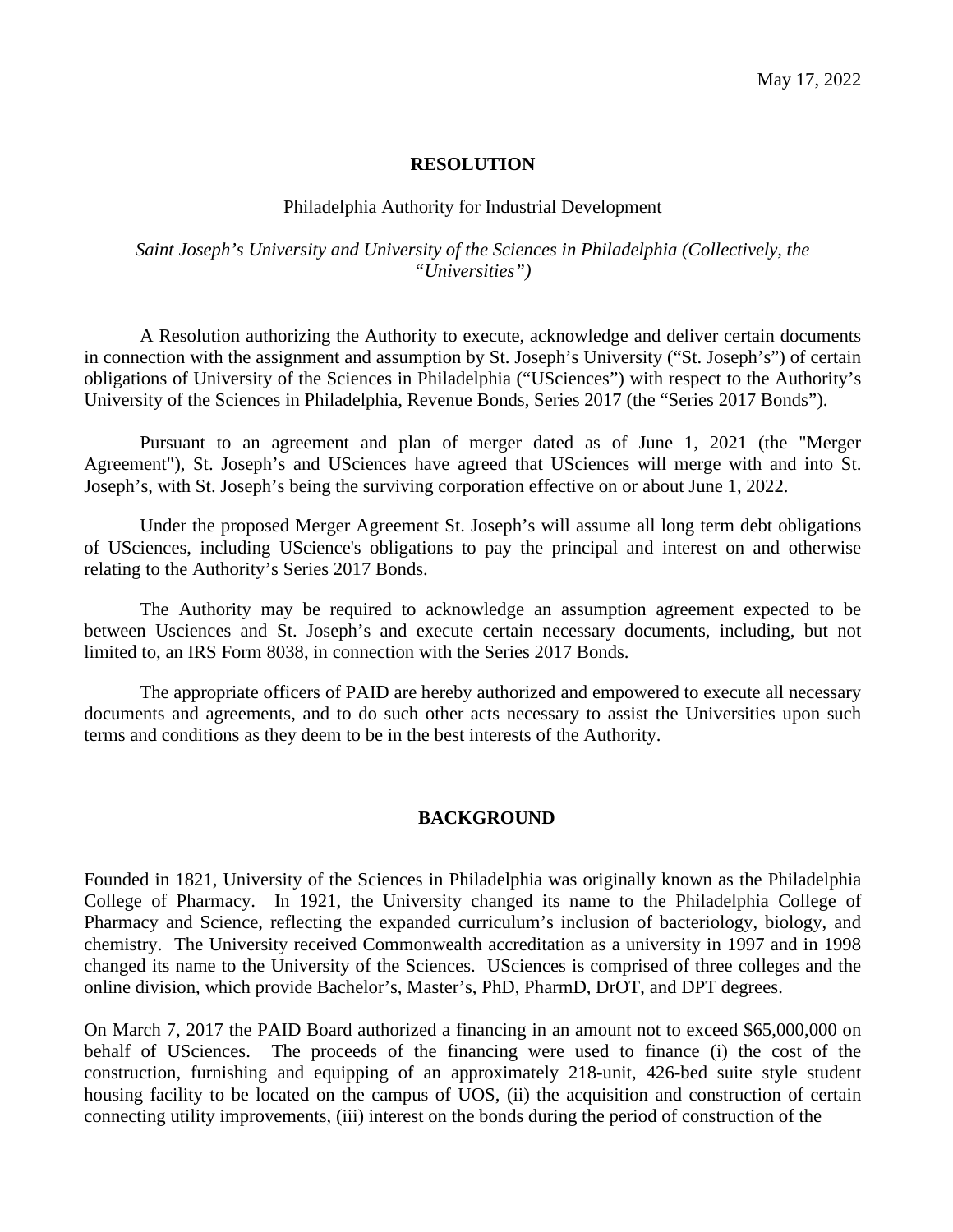project and up to six months thereafter, (iv) the necessary reserves for the bonds, (v) certain start-up costs and related working capital for the project, (vi) finance the cost of miscellaneous capital projects on campus; and (vii) the costs of issuance and insuring, if applicable, of the bonds. This financing closed on April 26, 2017 in an amount of \$62,280,000, and is aforementioned 2017 Bond financing.

St. Joseph's University is a Pennsylvania non profit corporation chartered in 1951 by members of the Society of Jesus (Jesuits) and is a private, co-educational institution of higher education located in the City of Philadelphia. The University was granted university status in 1978, and offers over 75 undergraduate programs leading to an award of a certificate, associate, or bachelor's degree; 30 study abroad programs, over 45 graduate programs, and an Ed.D. in Educational Leadership.

On January 28, 2019 the PAID Board authorized a financing in an amount not to exceed \$225,000,000. The proceeds of the financing were used to finance: (i) the refunding of the Saint Joseph's University Revenue Bonds, Series A of 2010, issued by the Pennsylvania Higher Educational Facilities Authority ("PHEFA"); (ii) the refunding of PHEFA's Saint Joseph's University Revenue Bonds, Series B of 2013; (iii) the refunding of PHEFA's Saint Joseph's University Revenue Bonds, Series A and B of 2015; (iv) the refunding of PHEFA's Saint Joseph's University Revenue Bonds, Series 2016; (v) the funding of a debt service reserve fund for the bonds, if needed; and (vi) costs of issuance. This financing was issued in three Series (A, B and C). Series A and Series B closed on March 18, 2020 in an amount of \$73,690,000 and \$13,645,000 respectively. Series C closed on August 3, 2020 in an amount of \$98,910,000.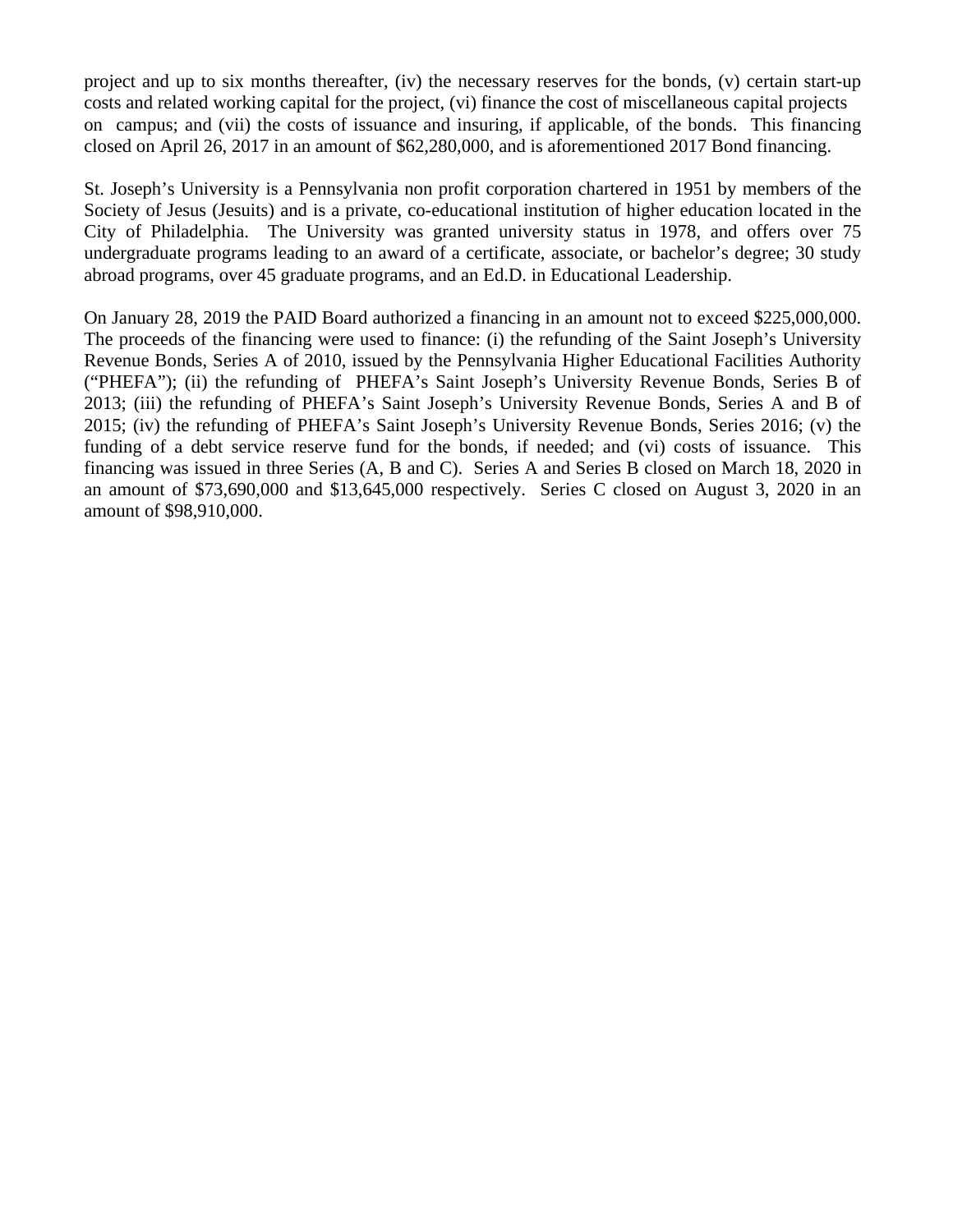# PHILADELPHIA AUTHORITY FOR INDUSTRIAL DEVELOPMENT PHILADELPHIA COUNTY, PHILADELPHIA

#### RESOLUTION

#### Adopted: May 17, 2022

APPROVING THE ACKNOWLEDGMENT AND EXECUTION OF CERTAIN DOCUMENTS IN CONNECTION WITH THE ASSUMPTION BY ST. JOSEPH'S UNIVERSITY OF CERTAIN OBLIGATIONS OF UNIVERSITY OF THE SCIENCES IN PHILADELPHIA WITH RESPECT TO THE AUTHORITY'S UNIVERSITY OF THE SCIENCES IN PHILADELPHIA REVENUE BONDS, SERIES 2017; AUTHORIZING OFFICERS OF THE AUTHORITY TO EXECUTE AND DELIVER ALL REQUIRED DOCUMENTS AND TAKE RELATED ACTIONS; AND REPEALING INCONSISTENT RESOLUTIONS.

WHEREAS, the Philadelphia Authority for Industrial Development (the "Authority") is an industrial development authority existing under and governed by the provisions of the Pennsylvania Economic Development Financing Law (formerly the Industrial and Commercial Development Law), Act of 1957, as amended;

WHEREAS, the Act vests the Authority, inter alia, with power to provide financing and the development and promotion of commercial facilities, including higher education facilities;

WHEREAS, University of the Sciences in Philadelphia ("UOS"), is a Pennsylvania nonprofit corporation and institution of higher education located in Philadelphia, Pennsylvania;

WHEREAS, UOS previously requested the Authority provide funds for a project (the "Project") to: (i) finance the cost of the construction, furnishing and equipping of an approximately 218-unit, 426-bed suite style student housing facility to be located on the campus of UOS, (ii) finance the costs of the acquisition and construction of certain connecting utility improvements, (iii) fund interest on the Bonds (defined herein) during the period of construction of the Project and up to six months thereafter, (iv) fund necessary reserves for the Bonds, (v) finance certain start-up costs and related working capital for the Project, (vi) finance the cost of miscellaneous capital projects on UOS's campus; and (vii) pay the costs of issuance and insuring, if applicable, of the Bonds;

WHEREAS, in order to finance the Project, the Authority issued \$62,280,000 aggregate principal amount of its tax-exempt bonds designated "Philadelphia Authority for Industrial Development University of the Sciences in Philadelphia Revenue Bonds, Series 2017" (the "Bonds");

WHEREAS, the Bonds were issued pursuant to a Trust Indenture (the "Indenture") between the Authority and The Bank of New York Mellon Trust Company, N. A. as bond trustee (the "Trustee") and the proceeds from the sale of the Bonds were loaned to UOS pursuant to the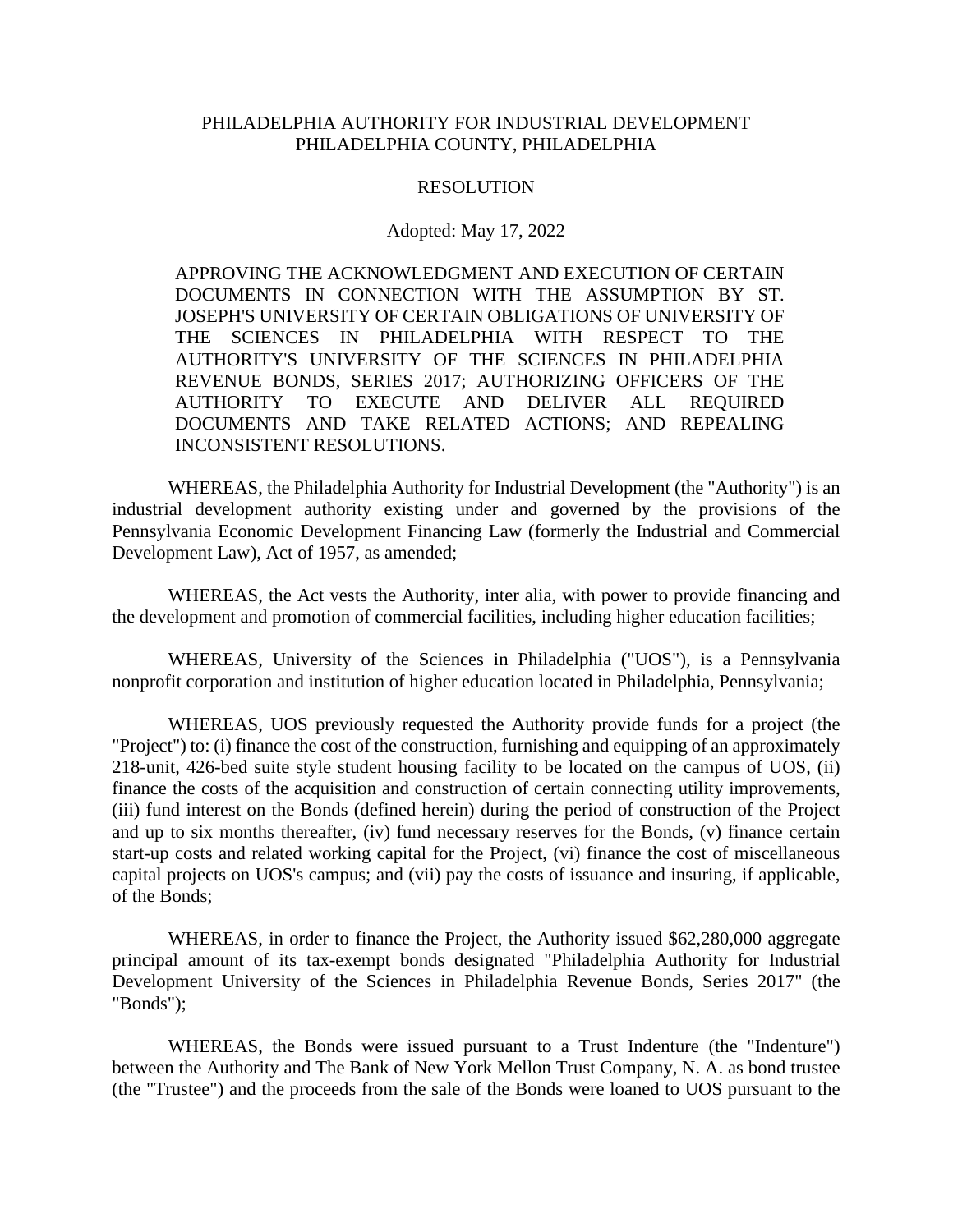terms of a Loan Agreement (the "Loan Agreement") between the Authority and UOS to pay the costs of the Project;

WHEREAS, pursuant to an Agreement and Plan of Merger dated as of June 1, 2021 (the "Merger Agreement"), UOS and Saint Joseph's University ("SJU") agreed that UOS will merge with and into SJU with SJU as the surviving corporation effective on or about June 1, 2022 or such later date agreed to by UOS and SJU (the "Closing");

WHEREAS, the Merger Agreement provides that SJU will assume all long term debt obligations of UOS, including UOS's obligations to pay the principal and interest on and otherwise relating to the Bonds (the "Debt Assumption"), at Closing;

WHEREAS, UOS and SJU desire for SJU to assume certain debt obligations of UOS under and in accordance with the Loan Agreement with respect to the Bonds;

WHEREAS, in connection with the forgoing, it may be necessary for the Authority to acknowledge an assumption agreement expected to be between UOS and SJU (the "Assumption Agreement") and execute certain necessary documents (collectively, the "Assumption Related Documents"), including, but not limited to, an IRS Form 8038, each in furtherance of the Debt Assumption;

WHEREAS, the Board of the Authority desires to authorize the acknowledgement by the Authority of the Assumption Agreement and execute any Assumption Related Documents necessary and/or desirable to be executed by the Authority in order to facilitate the Debt Assumption.

NOW, THEREFORE, BE IT RESOLVED by the Board of the Authority, as follows:

1. Approval. The Authority is authorized to acknowledge the Assumption Agreement and execute any other Assumption Related Documents at the request of UOS and SJU as necessary or desirable to facilitate the Debt Assumption, on such terms and conditions as may be acceptable to counsel to the Authority.

2. Direction to Authorized Officers. Any officer of the Authority is hereby authorized, empowered and directed to execute, attest, acknowledge and deliver, as applicable, the Assumption Agreement and any other Assumption Related Documents, all substantially in the forms of such instruments as may be acceptable to counsel to the Authority, with such terms and conditions therein or modifications thereto as such counsel may approve, the execution and delivery thereof to constitute conclusive evidence of such approval.

3. Further Action. Any officer of the Authority is empowered and directed to do any and all acts and things and to execute and deliver any and all documents, agreements, instruments or certificates that may be necessary, proper or desirable to effect the transactions contemplated by this Resolution, including, but not limited to, the execution and delivery of such documents, instruments, certificates, agreements, financing statements, letters, etc. as may be reasonably requested by bond counsel, counsel to UOS or counsel to SJU, and as may be approved by counsel for the Authority. The execution and delivery, by any officer of the Authority, of any and all such